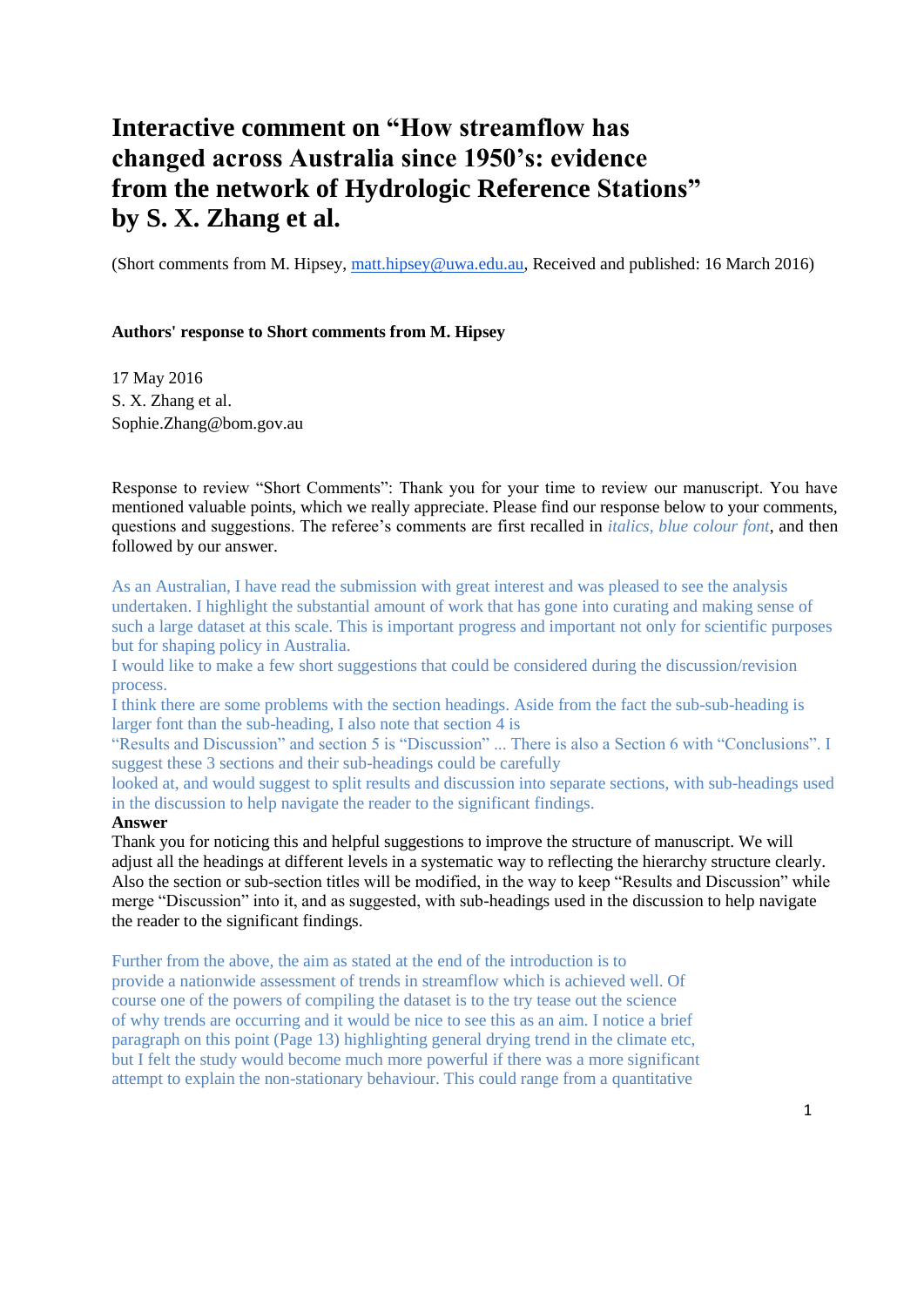assessment of changes in the rainfall-runoff coefficient (is the streamflow change amplifying or dampening the broad rainfall trends in each region?) or at a minimum could consist of a more detailed and focused discussion on Page 13 introducing and citing previous studies explaining mechanisms for the trends. For example, Smettem et al 2013 undertook an analysis on the forest response to drying trend impacts streamflow; Ummenhofer et al., 2009 on mechanisms for increasing drought; there are obviously many more papers relevant to different regions that could help readers understand the mechanism and significance of the trend. It is stated as being beyond the scope (in ln376), however, I would suspect it would be of key interest to the HESS readership and I would suggest that space could be made by moving section 3 and Figure 3 to an Appendix; in fact I would encourage the authors to refocus the aims on the hydrological trends AND their explanations, rather than the focus on the web portal itself.

### **Answer**

We agree to this point. Though a thorough investigation of reasons behind the hydrological trends is beyond scope of this article, we added relevant literatures on past climate changes, non-stationarity in streamflow Australia (including the papers you mentioned - Smettem et al 2013; Ummenhofer et al., 2009), and extend the discussion accordingly, also to relate the flow changes with rainfall. An example for that, adding a trend map of rainfall for discussion. The Figure below gives an example showing an updated summary of long-term rainfall trends (1950-2015). Changes in precipitation or other climate variables impact on the rainfall-runoff process directly, and indirectly causing changes in flora, relief and soil erosion. The identified trend patterns in annual total streamflow are spatially consistent with trends in annual total rainfall as shown in this Figure, where most of eastern and south-western Australia has experienced substantial rainfall declines since 1950; while north-western Australia has become wetter over this period. This similarity implies that hydrological variability is closely related with changes in rainfall patterns.



ued: 09/02/2016 (source: [http://www.bom.gov.au/climate/change/index.shtml#tabs=Tracker&tracker=trend](http://www.bom.gov.au/climate/change/index.shtml#tabs=Tracker&tracker=trend-maps&tQ%5Bmap%5D=rain&tQ%5Barea%5D=aus&tQ%5Bseason%5D=0112&tQ%5Bperiod%5D=1950)[maps&tQ%5Bmap%5D=rain&tQ%5Barea%5D=aus&tQ%5Bseason%5D=0112&tQ%5Bperiod%5D=19](http://www.bom.gov.au/climate/change/index.shtml#tabs=Tracker&tracker=trend-maps&tQ%5Bmap%5D=rain&tQ%5Barea%5D=aus&tQ%5Bseason%5D=0112&tQ%5Bperiod%5D=1950) [50\)](http://www.bom.gov.au/climate/change/index.shtml#tabs=Tracker&tracker=trend-maps&tQ%5Bmap%5D=rain&tQ%5Barea%5D=aus&tQ%5Bseason%5D=0112&tQ%5Bperiod%5D=1950)